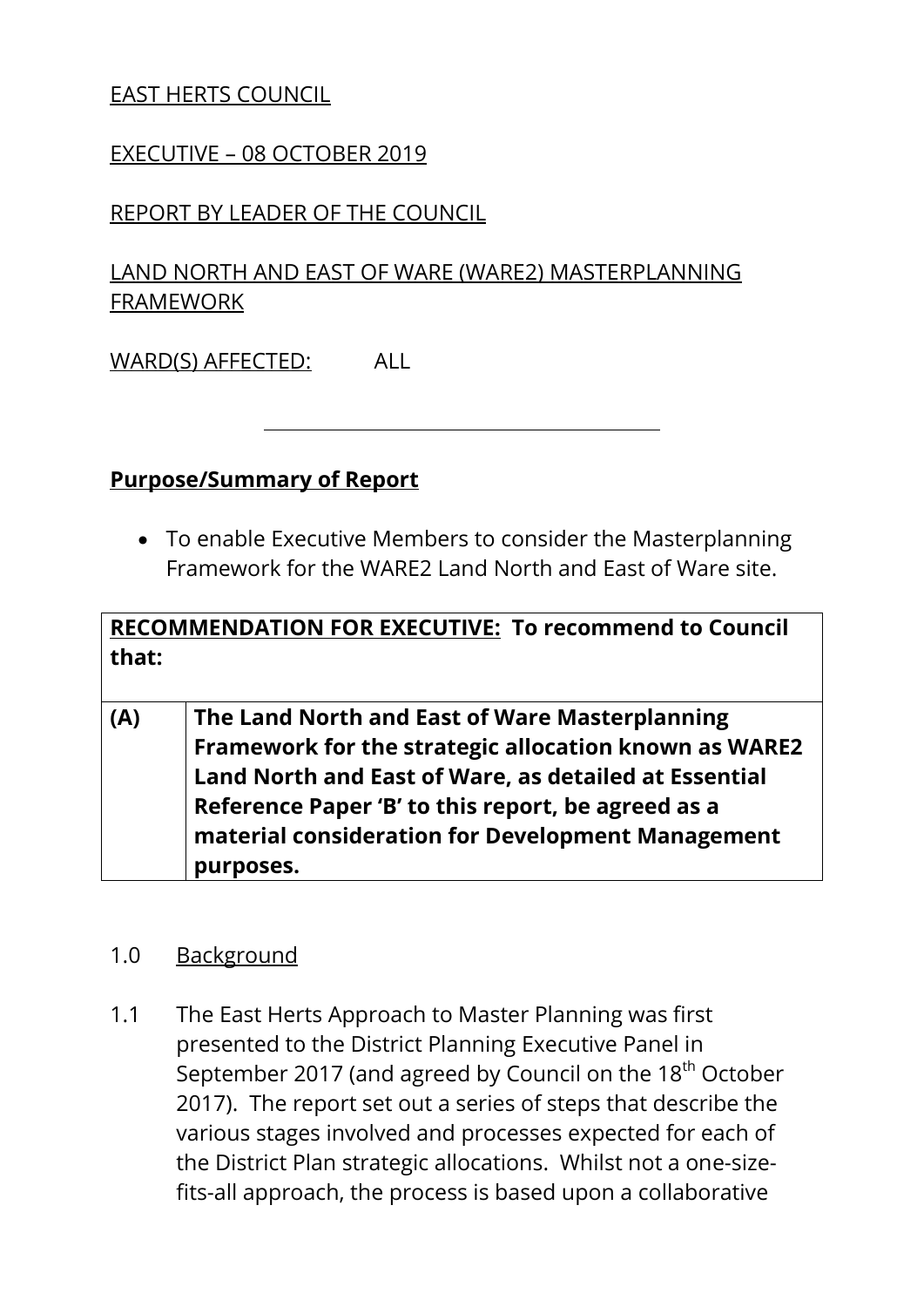approach to identifying and resolving issues, creating a vision for what the site aspires to achieve, testing design options and consulting upon preferred solutions. The output of this process is a Masterplanning Framework or high-level Masterplan which is presented to members for consideration.

- 1.2 In order to embed the Masterplanning process, District Plan Policy DES1: Masterplanning requires all 'significant' development proposals to prepare a Masterplan. This should set out the quantum and distribution of land uses; access; sustainable high quality design and layout principles; necessary infrastructure; the relationship between the site and other adjacent and nearby land uses; landscape and heritage assets and other relevant matters. Furthermore, the Masterplan should be collaboratively prepared and informed by public participation. Finally, Policy DES1 states that in order to ensure sites are planned and delivered comprehensively, any application for development on part of the site will be assessed against its contribution to the Masterplan as a whole.
- 1.3 The Masterplanning Framework should therefore provide sufficient information to inform the preparation of detailed aspects of the site at the planning application stage. The level of detail required for the Masterplanning Framework will depend upon the likely form of delivery of the site. For example, where delivery is expected by one party who has been involved throughout the Plan-making stages, a Masterplanning Framework may be prepared, which provides key parameters and aspirations which form the basis of detailed design determined through a planning application process at a later stage.
- 1.4 In order to bring forward the strategic sites allocated in the adopted District Plan, Steering Groups have been established by the Council. These are comprised of East Herts councillors, town and parish councillors, representatives of the local community and other interested groups, where appropriate. Each Steering Group is a sounding board for key issues and,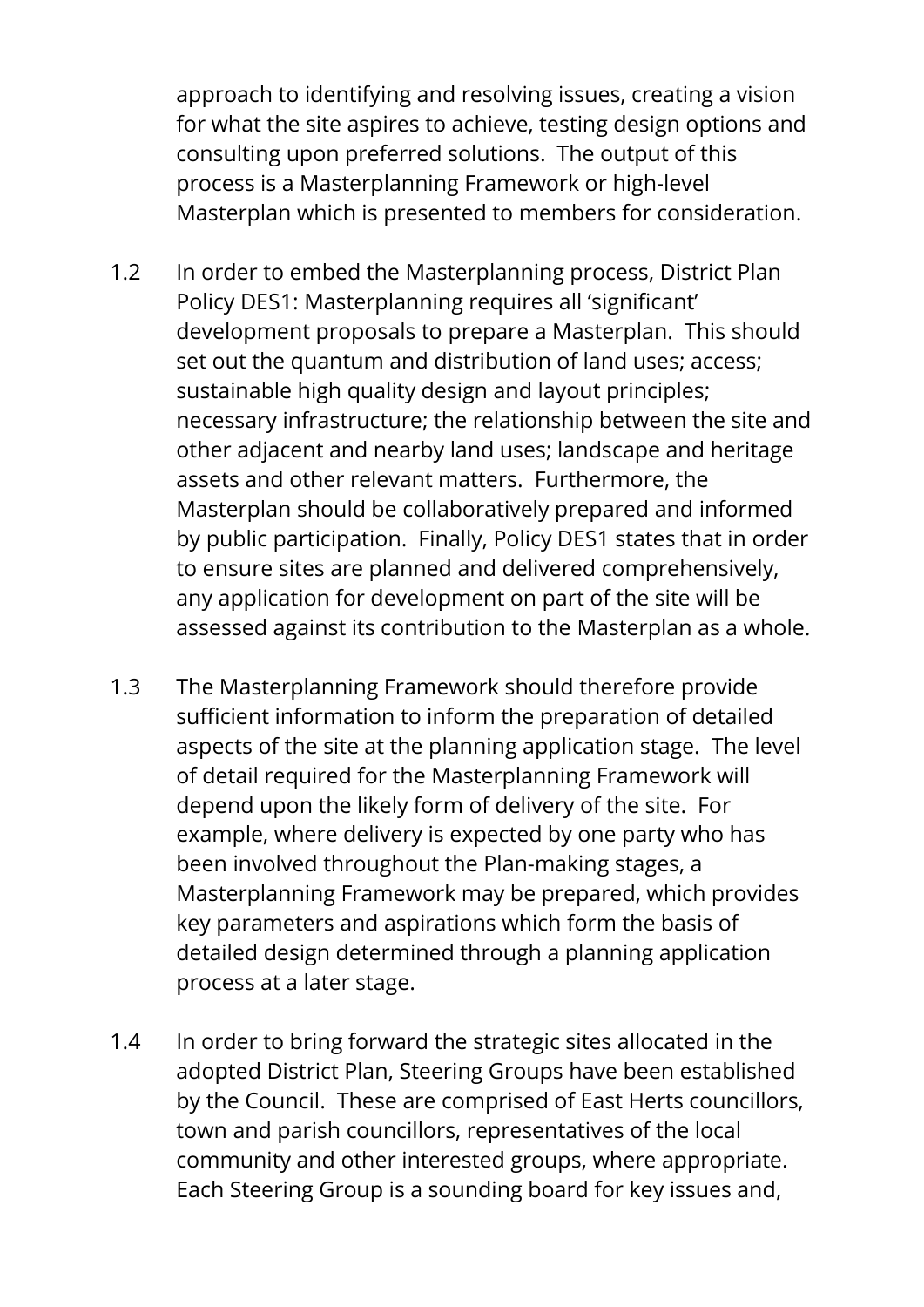depending upon specific circumstances, for discussing detailed design elements whilst preparing the planning application through to when construction is underway. In respect of the WARE2 allocation, the North & East of Ware Steering Group is the appropriate mechanism for progressing this Masterplanning Framework.

- 2.0 Report
- 2.1 The land to the North and East of Ware is a strategic allocation (WARE2) within the District Plan, which was adopted on 23rd October 2018. As such, the site has been released from the Green Belt and is immediately available for development to accommodate at least 1,000 new homes by 2033 with a further 500 dwellings to be provided in the event that suitable mitigation measures to identified constraints on both the local and wider strategic road networks can be identified and agreed by Hertfordshire County Council as Transport Authority, and subject to compliance with relevant policy criteria in any future planning application.
- 2.2 Policy WARE2 of the District Plan sets out the proposed land uses and other policy requirements for the development, as well as a requirement that a Masterplan is produced in a collaborative manner with stakeholders. It is intended that the site will ultimately deliver around 1,500 new homes of varying mix and tenure, including 40% affordable housing, a care home/flexi-care or sheltered properties, self-build and custom housing and the provision of a site for 8 serviced plots for Travelling Showpeople. The site will also deliver a range of other uses and infrastructure, including, *inter alia*, a new link road, primary school/s, a secondary school (to enable ultimate provision of 8 forms of entry); neighbourhood centre, around 3ha of employment provision, indoor and outdoor sports facilities, public open spaces, and consideration of the need for cemetery provision.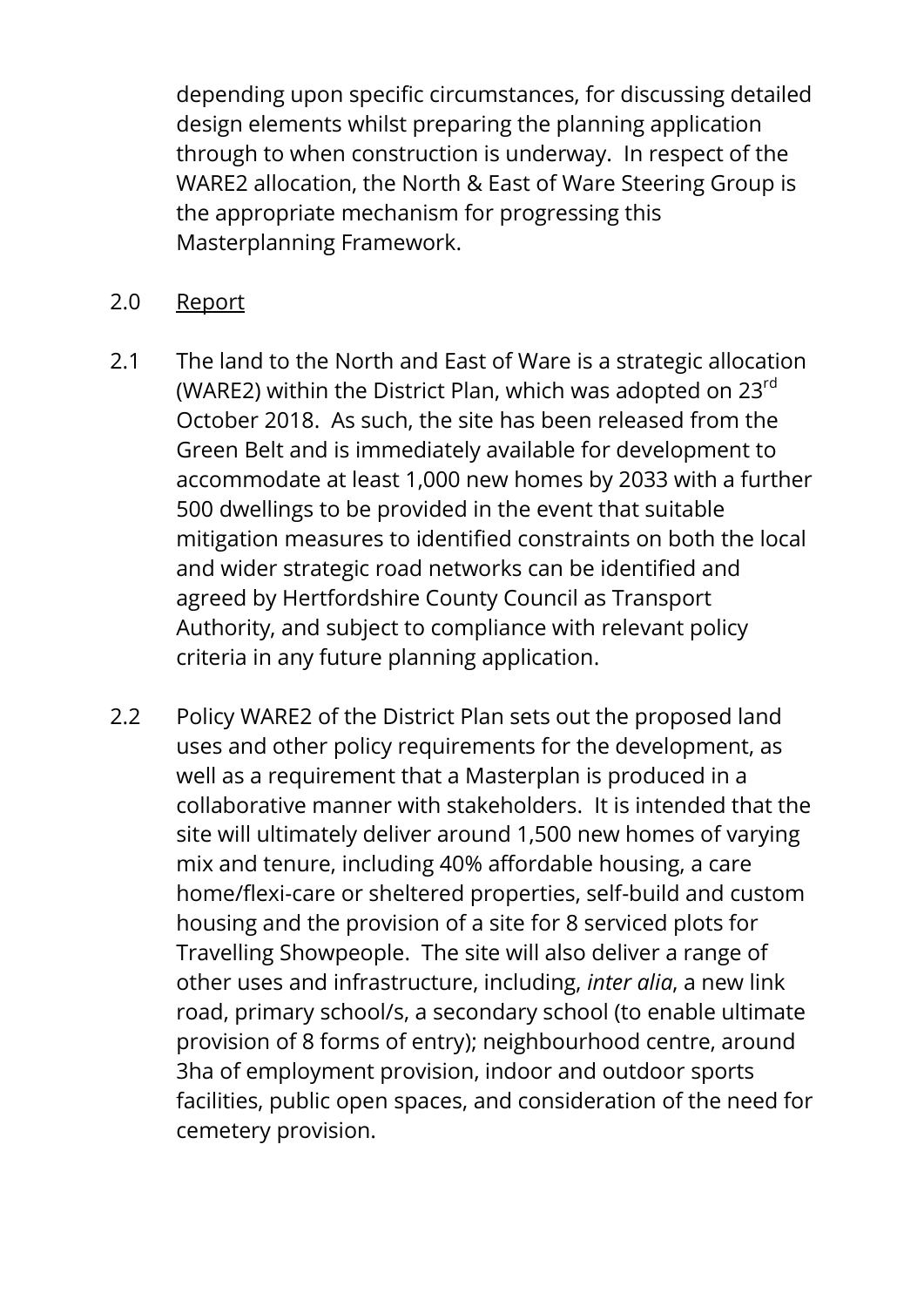- 2.3 The Masterplan Framework provided at **Essential Reference Paper 'B'** sets out a vision for the development of the site supported by a series of key area strands. These seek to respond to the policy requirements as set out in Policy WARE2 and have been established as a result of an analysis of constraints and opportunities, through discussions with officers, North and East of Ware Steering Group, local communities and other stakeholders.
- 2.4 The document provides a clear vision (page 2) for the development:

*Our vision is to deliver a comprehensively planned extension for the town of Ware meeting the needs of a growing community, which provides:*

- *A new place sensitively shaped by the rich landscape fabric of the site, integrating woodland, trees and hedgerows into a green network connecting Ware and the countryside;*
- *A community comprising four distinct neighbourhoods, each with focal points at their heart. Hubs with a mix of shops, flexible employment spaces, schools, health and community centres establishing vibrant and thriving neighbourhoods;*
- *A connected place, knit into the town through a network of green corridors providing safe walking and cycling routes. An interconnected sequence of green gathering spaces for relaxation and recreation, with Cowfields retained as a central focal natural greenspace in Ware.*

*Land North and East of Ware has not been identified as a new Garden Village, but the design ethic embodied by those developments is one that underpins this Vision:*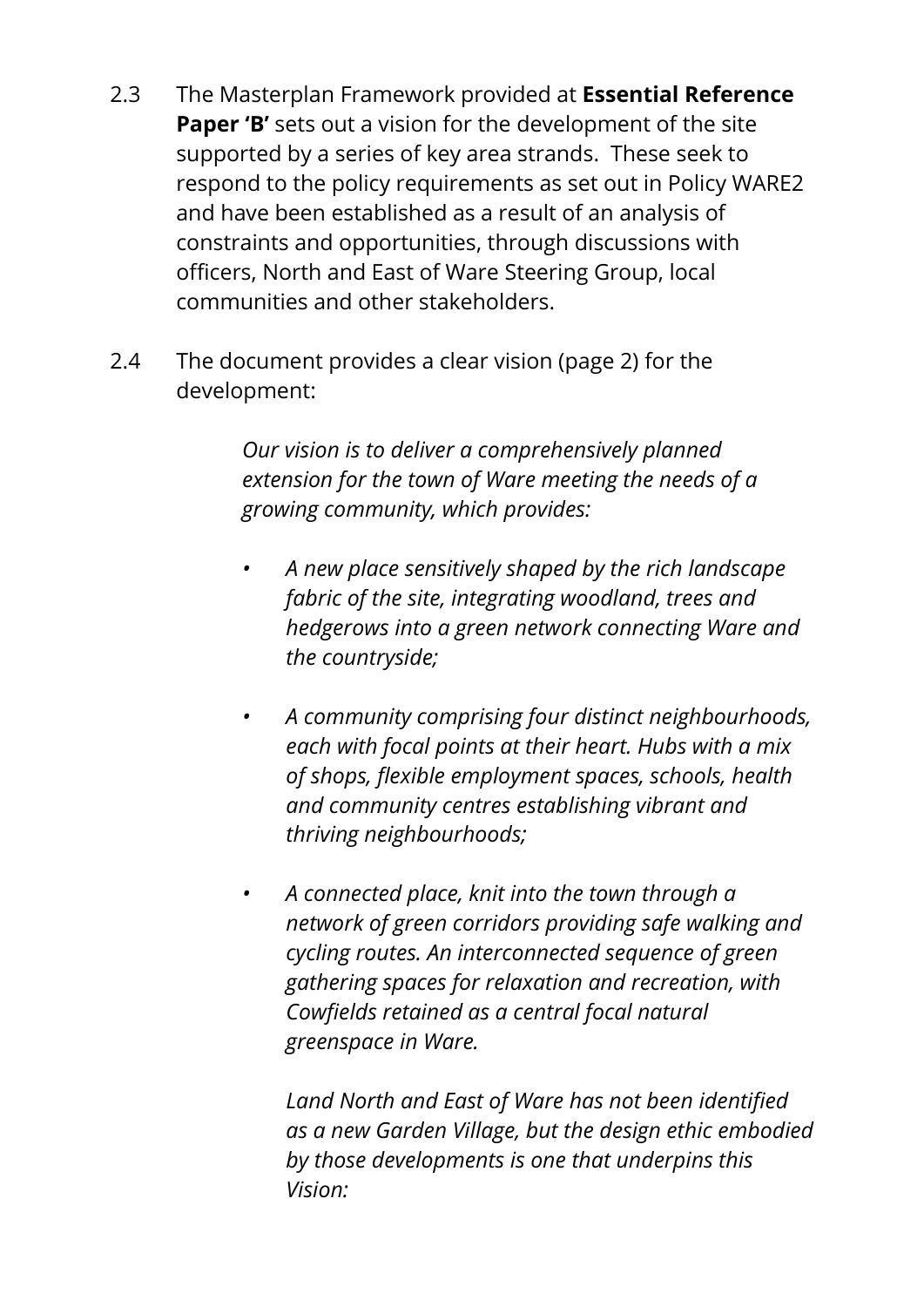- *innovation and imagination;*
- *marrying town and country;*
- *co-operation in design and place-making;*
- *character, distinctiveness and harmony;*
- *room to breathe.*

*('The Garden City Design Ethic' - Garden City Standards for the 21st Century, Guide 3: Design and Masterplanning', published by the TCPA December 2017)*

2.5 The Framework itself builds from background policy setting, to an understanding of the local context and site analysis, before describing the engagement process undertaken (see more below) and culminating with the presentation of the Masterplanning Framework and its objectives. The latter part of the document clearly articulates the high level context for the future development of the site and provides the basis for delivery of key features and use of spaces. Due to the ultimate location of the secondary school yet to be finalised, the document sets out three options for the overall concept of the site. The majority of the uses remain in the same locations throughout these permutations, but the three plans have been included so as not to fetter any preferred outcome with HCC going forward.

# **Engagement**

- 2.6 Throughout the Plan-making stage a number of meetings were been held with Officers to discuss a wide variety of matters. These discussions informed the initial stages of the Masterplanning Framework and have been ongoing since the adoption of the District Plan.
- 2.7 A North and East of Ware Steering Group was also established to enable the open discussion of issues appertaining to the allocation in the District Plan. This Group comprises a number of Executive Members, local ward councillors (at county,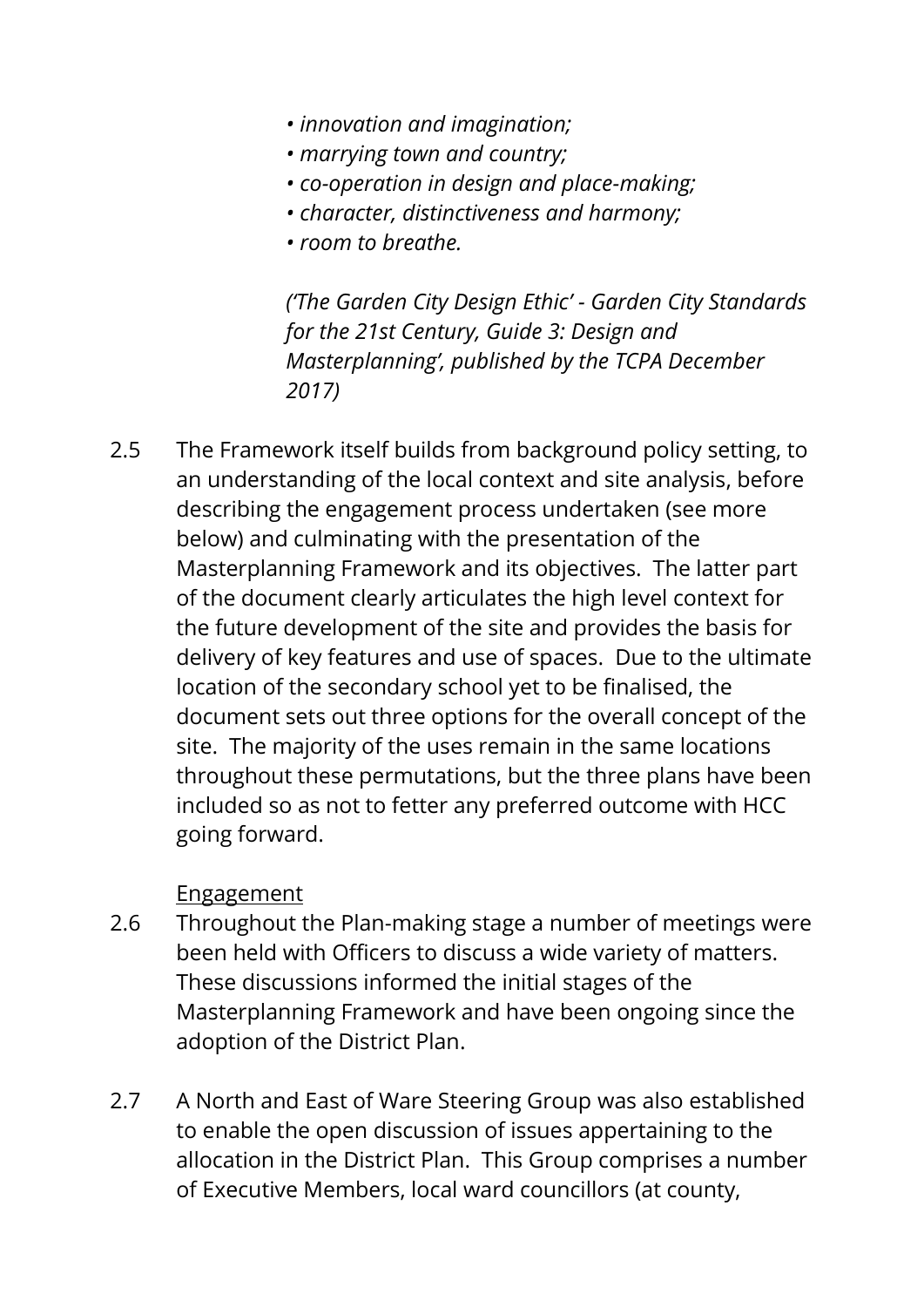district and town/parish levels), The Ware Society, the local Neighbourhood Planning Group, a business representative and community representatives for Ware, alongside officers from East Herts and Hertfordshire County Councils, as appropriate.

- 2.8 To progress the formulation of the Masterplanning Framework, Ptarmigan and its associates have actively engaged with the North & East of Ware Steering Group and there have been four meetings to date since the adoption of the District Plan (in February, June, July and September 2019). These meetings have allowed the Steering Group the opportunity to actively engage with the promoters to probe the emerging approach and discuss material prior to public consultations.
- 2.9 Public consultation has taken place through two public drop-in events, the material for which was agreed with officers in advance. The first public engagement involved community planning workshops held over two days in May 2019 (alongside other meetings held with stakeholders in the communities of Ware, Thundridge and Wareside). This public event was attended by over 700 people and the workshops sought to gain a better understanding of the town from its residents and business operators prior to any development proposals being developed.
- 2.10 The second event in July 2019, at which over 900 people attended, reported back and built on the information gained from the first event. This influenced a first draft of three indicative layouts for the masterplanning framework, which formed part of the second event's display. As with the current Masterplanning Framework proposals, the three versions displayed were broadly similar to each other in proposing four new neighbourhoods, except in respect of the location of the proposed site for the provision of the 8 form entry secondary school site, to which a final location is yet to be determined pending views of HCC Education, *inter alia*. The feedback from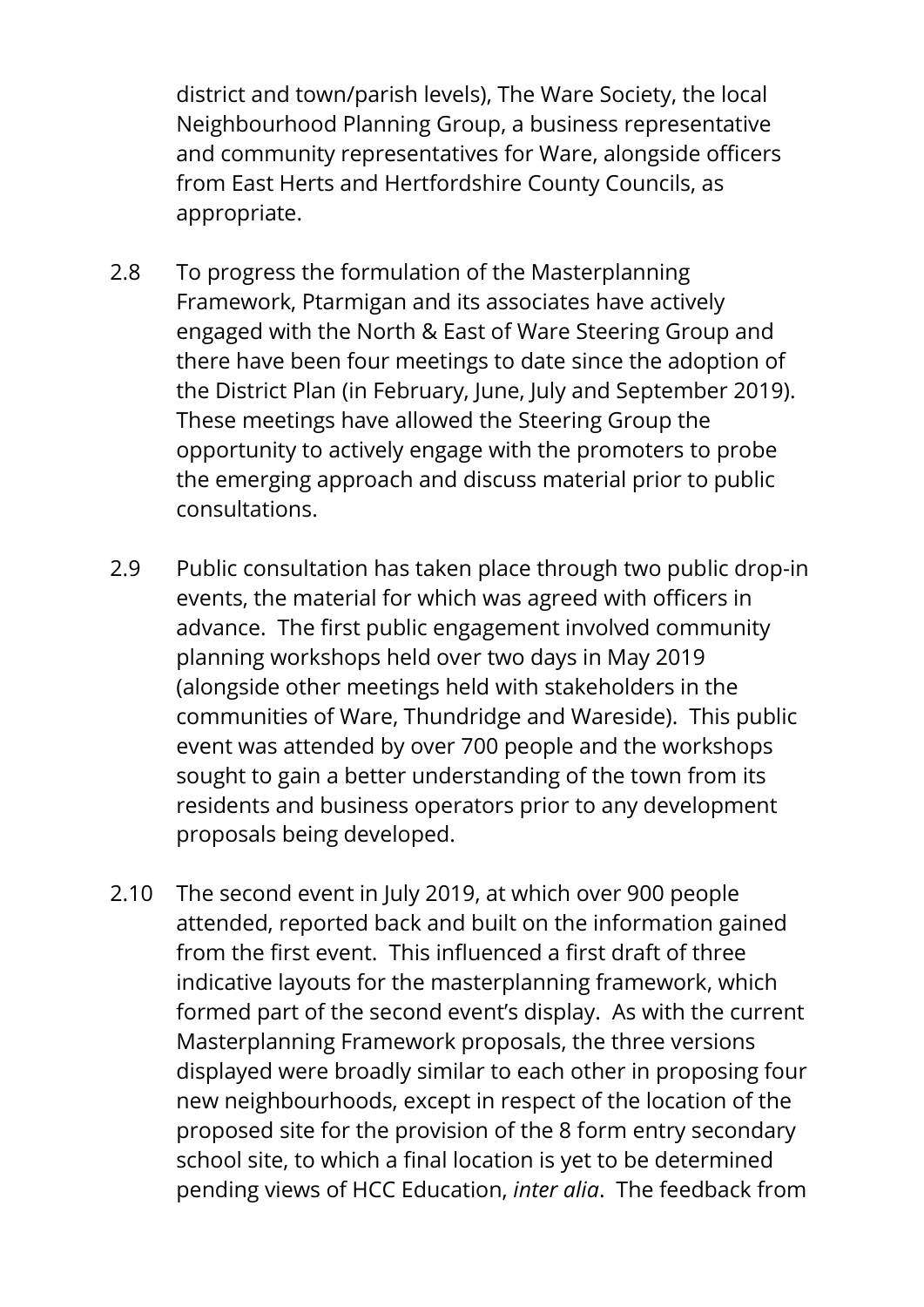second community engagement has further contributed in shaping the final Masterplanning Framework document.

- 2.11 Prior to an outline planning application being submitted in 2020, it is intended that a further public exhibition event will be held in the New Year. More detailed proposals will be available at that time to build on the broad principles within the Masterplanning Framework.
- 2.12 In respect of the North and East of Ware Steering Group, it is the intention that (as with other Steering Groups in the district), there will be continued engagement as planning application/s come forward for consideration.
- 2.13 It should also be noted that the promoters have engaged with the Hertfordshire Design Review Panel, on 7th August 2019, and that the principles of the draft Masterplanning Framework were generally positively received.

# Conclusions

 $\overline{a}$ 

- 2.14 With the adopted District Plan is in place, it is important that the Council can demonstrate the delivery of its strategic sites, and in particular to expedite the delivery of new homes as planned within the first five years of the Plan (this site is proposed to start to deliver accommodation towards the end of that period). It is therefore important that, while maintaining flexibility, the Masterplanning Framework should provide sufficient breadth of information to guide both future developers and, importantly, decision-makers. An agreed Masterplanning Framework will be a material consideration $1$  in the decision-making process and is key to ensuring that any planning application for the WARE2 allocation North and East of Ware should meet the Council's aspirations.
- 2.15 It is the view of Officers that this Masterplanning Framework is a document that provides a strong vision supported by clear

 $1$  A material consideration is a matter that should be taken into account in deciding a planning application or on an appeal against a planning decision.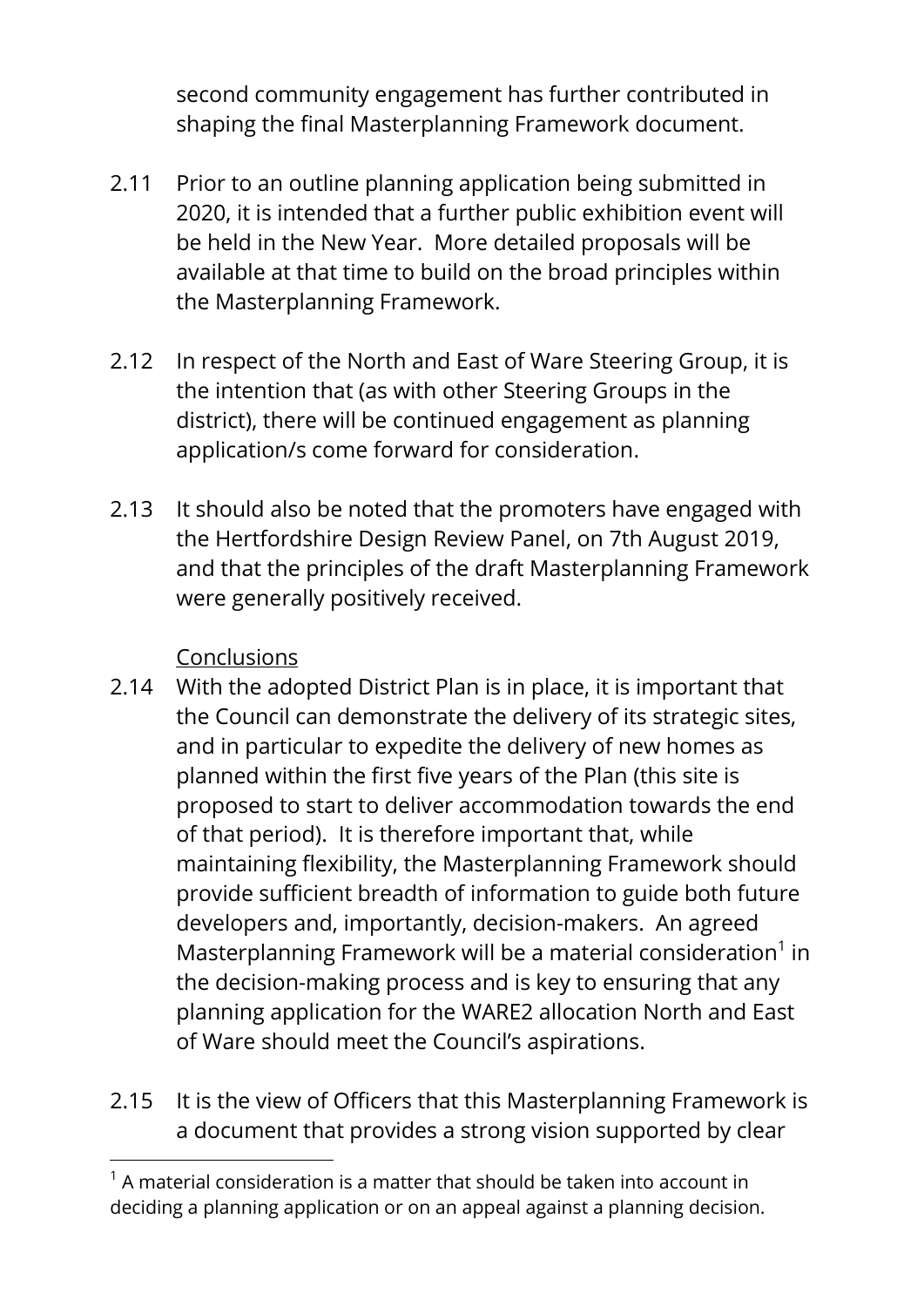objectives and sufficient detail against which future applications can be measured. It provides a suitable framework for the main issues of significance in relation to the proposal, whilst providing enough flexibility that further detail can be agreed at appropriate stages as application proposals are worked up, as necessary. Officers will continue to work with the Ptarmigan, its agents, and other stakeholders to ensure that the best possible quality design is achieved on this site.

2.16 The Masterplanning Framework contains a vision and series of aims that reflect the requirements of Policy WARE2 and, with appropriate design tools, these ambitions should be realised on the site. It is therefore recommended that the Masterplanning Framework, as detailed at **Essential Reference Paper 'B'**, be agreed as a material consideration for Development Management purposes.

# 3.0 Implications/Consultations

3.1 Information on any corporate issues and consultation associated with this report can be found within **Essential Reference Paper 'A'**.

Background Papers East Herts District Plan – Chapter 9 – Ware: [https://www.eastherts.gov.uk/media/33198/9.-Ware-WARE-](https://www.eastherts.gov.uk/media/33198/9.-Ware-WARE-Policies/PDF/District_Plan_11_-_C_9_-_WARE_WARE_POLICIES.pdf)[Policies/PDF/District\\_Plan\\_11\\_-\\_C\\_9\\_-\\_WARE\\_WARE\\_POLICIES.pdf](https://www.eastherts.gov.uk/media/33198/9.-Ware-WARE-Policies/PDF/District_Plan_11_-_C_9_-_WARE_WARE_POLICIES.pdf)

|                  | Contact Member: Cllr Linda Haysey – Leader of the Council<br>linda.haysey@eastherts.gov.uk |
|------------------|--------------------------------------------------------------------------------------------|
| Contact Officer: | Sara Saunders – Head of Planning and Building<br>Control                                   |
|                  | Contact Tel No 01992 531656                                                                |